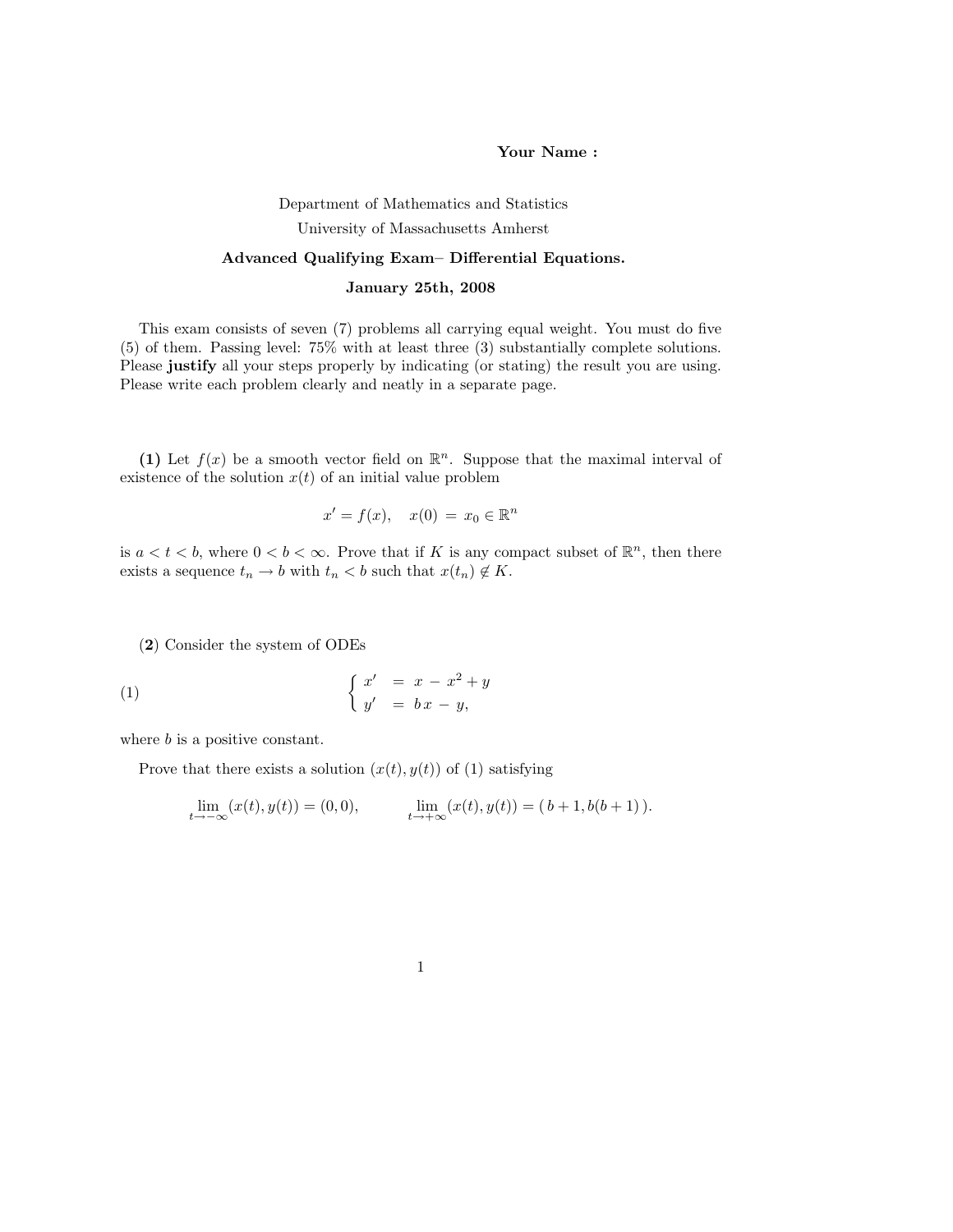(3) Let  $\varphi \in C^1(\mathbb{R})$  with compact support and consider the real-valued function u on the upper half-plane  $\mathbb{R}^2_+ = \{x = (x_1, x_2) : x_2 > 0\}$  defined by

$$
u(x_1, x_2) := \frac{x_2}{\pi} \int_{\mathbb{R}} \frac{\varphi(y)}{(x_1 - y)^2 + x_2^2} dy
$$

(a) What PDE and type of problem does u satisfy on the upper half-plane? ( Be precise and explain your answer. )

(b) Prove that for each  $x = (x_1, x_2) \in \mathbb{R}^2_+$ ,

$$
1 = \int_{\mathbb{R}} K(x, y) \, dy
$$

where  $K(x, y) = \frac{x_2}{\pi}$  $\frac{1}{|x-y|^2}, y \in \mathbb{R} = \partial \mathbb{R}^2_+.$ 

(c) Use (b) to prove rigorously that for each  $x^0 \in \mathbb{R} = \partial \mathbb{R}^2_+$ ,

$$
\lim_{x \to x^0, x \in \mathbb{R}_+^2} u(x) = \varphi(x^0).
$$

(Hint: Note that by hypothesis  $\varphi$  is bounded and uniformly continuous.)

(4) Suppose that  $p(u)$  is a smooth, real-valued function of  $u \in \mathbb{R}^n$  such that  $p(u) \to \infty$ as  $|u| \to \infty$ , and such that the gradient of p,  $\nabla p(u)$ , vanishes at exactly N distinct points,  $c_1, \ldots, c_N$ , where  $N > 1$ . Suppose that  $p(c_1) < \cdots < p(c_N)$ , and in addition that the Hessian matrix,  $\nabla^2 p(u)$  at  $u = c_N$  has exactly one negative eigenvalue  $\lambda_1 < 0$  and  $n-1$ positive eigenvalues  $\lambda_j > 0$ ,  $2 \leq j \leq n$ .

Prove that there there is a solution  $u(t)$  of the gradient system

$$
u' = -\nabla p(u),
$$

that satisfies the limiting conditions

$$
\lim_{t \to -\infty} u(t) = c_N, \quad \lim_{t \to +\infty} u(t) = c_k,
$$

for some critical point  $c_k$  with  $k \leq N - 1$ .

2